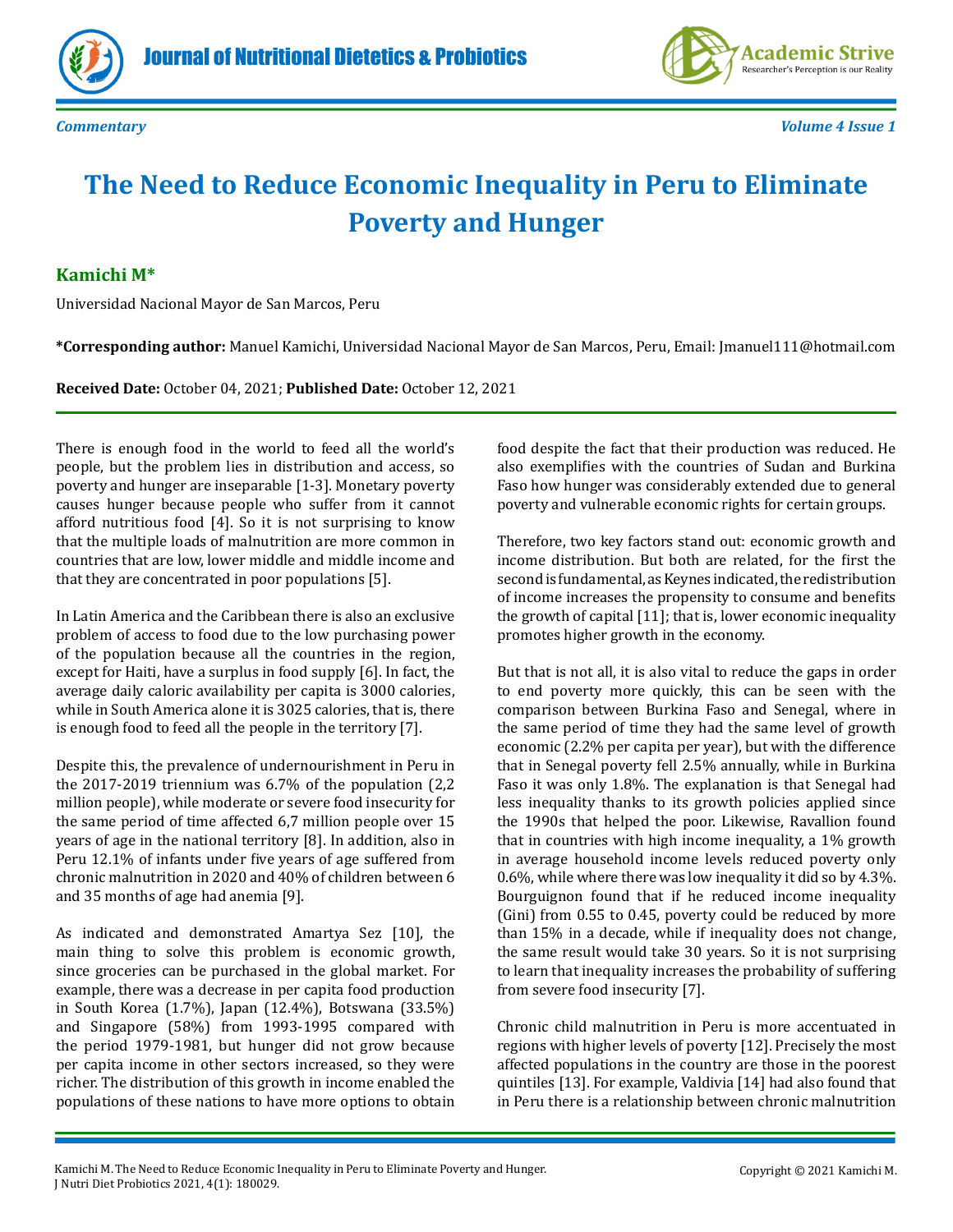and socio-economic level. For his part Zegarra [15] found that between 2005 and 2009 the unequal situation did not change either, child malnutrition in the poorest 40% almost did not change, while most of the improvements occurred in the other quintiles, especially between 2007 and 2009.

So reducing economic inequality is vital in Peru, but unfortunately this is not happening. The official Gini index differs greatly from those made by independent researchers. For example, Carlos Contreras, et al. [16] point out that the country is as unequal as it was in 1975. But not only that, the authors take from Escobal and Ponce their corrections in the Gini for 1985, 1994, 2004, 2006 and 2009, and find that there are large differences compared to the officers. Narváez [17] compiles the Gini of Peru from 2001 to 2017 and shows that there are also differences between those from different sources with the official ones. Alarco, Castillo y Leiva [18] also show the results of various authors who calculate the Gini, showing that they differ from the official figures, finding that the true Gini would be between 0.60 and 0.70, so it would be around double those officially presented (0.35). While the economist Jürgen Schuldt finds that between 2009 and 2015 the gap between the poorest and the richest group widened by 230% [19].

The country's economic growth (PIB) did not benefit everyone. In the 2013-2015 triennium, there were 2,400,000 Peruvians suffering from hunger, while in 2015-2017 it increased to 2,800,000; that is, it increased by 400 thousand people despite the fact that PIB remained positive, that is, it continued to grow (2013: 5.9 %; 2014: 2.4%; 2015: 3.3%; 2016: 4% y 2017 2.5%) [17].

All of this demonstrates the need to reduce economic inequality in Peru to more effectively combat poverty and food problems. But not only that, the annual average between 2007 and 2017 on the loss and waste of food in the territory was 12,8 million tonnes, which it is 47.76% of the national food supply [20]. That means there should also be redistribution not only economically but also of the loss and waste of food that is suitable for human consumption.

## **References**

- 1. Castro S (2012) Introducción, En IE Estratégicos, Cuadernos de estrategia 161. Seguridad alimentaria y seguridad global. Madrid: Ministerio de Defensa de España, pp: 10-23.
- 2. [FAO, FIDA, OMS, PMA y UNICEF \(2019\) El estado de la](http://www.fao.org/publications/card/en/c/CA5162ES/) [seguridad alimentaria y la nutrición en el mundo 2019.](http://www.fao.org/publications/card/en/c/CA5162ES/) [Protegerte frente a la desaceleración y el debilitamiento](http://www.fao.org/publications/card/en/c/CA5162ES/) [de la economía, Roma.](http://www.fao.org/publications/card/en/c/CA5162ES/)
- 3. [Ayuda en Acción, Cáritas española, ingeniería sin](https://derechoalimentacion.org/sites/default/files/pdf-documentos/Hacia_una_nueva_gobernanza_de_la_seguridad_alimentaria.pdf)

[fronteras APD y Prosalus \(2010\) Hacia una gobernanza](https://derechoalimentacion.org/sites/default/files/pdf-documentos/Hacia_una_nueva_gobernanza_de_la_seguridad_alimentaria.pdf)  [de la seguridad alimentaria. Madrid: Prosalus, pp: 1-103.](https://derechoalimentacion.org/sites/default/files/pdf-documentos/Hacia_una_nueva_gobernanza_de_la_seguridad_alimentaria.pdf)

- 4. [FAO \(2018\) Trabajando por el hambre cero, Roma.](http://www.fao.org/3/i9420es/I9420ES.pdf)
- 5. [FAO, FIDA, UNICEF, PMA y OMS \(2018\) El estado de](http://www.fao.org/3/i9553es/i9553es.pdf)  [la seguridad alimentaria y la nutrición en el mundo.](http://www.fao.org/3/i9553es/i9553es.pdf)  [Fomentando la resiliencia climática en aras de la](http://www.fao.org/3/i9553es/i9553es.pdf)  [seguridad alimentaria y la nutrición, Roma, pp: 2-198.](http://www.fao.org/3/i9553es/i9553es.pdf)
- 6. [Calero C \(2011\) Seguridad alimentaria en Ecuador desde](https://biblio.flacsoandes.edu.ec/catalog/resGet.php?resId=52065) [un enfoque de acceso a alimentos. Quito: Flacso Ecuador](https://biblio.flacsoandes.edu.ec/catalog/resGet.php?resId=52065) [y Ediciones Abya-Yala.](https://biblio.flacsoandes.edu.ec/catalog/resGet.php?resId=52065)
- 7. [FAO, FIDA, OMS, PMA y UNICEF \(2019\). El estado de la](http://www.fao.org/publications/card/en/c/CA5162ES/)  [seguridad alimentaria y la nutrición en el mundo 2019.](http://www.fao.org/publications/card/en/c/CA5162ES/) [Protegerte frente a la desaceleración y el debilitamiento](http://www.fao.org/publications/card/en/c/CA5162ES/)  [de la economía, Roma.](http://www.fao.org/publications/card/en/c/CA5162ES/)
- 8. [FAO, FIDA, OPS, WFP Y UNICEF \(2020\) Panorama de la](http://www.fao.org/documents/card/en/c/cb2242es)  [seguridad alimentaria y nutrición en América Latina y el](http://www.fao.org/documents/card/en/c/cb2242es) [Caribe 2020. Santiago de Chile.](http://www.fao.org/documents/card/en/c/cb2242es)
- 9. [INEI \(2021\) Perú: indicadores de resultados de los](https://proyectos.inei.gob.pe/endes/2020/ppr/Indicadores_de_Resultados_de_los_Programas_Presupuestales_ENDES_2020.pdf)  [programas presupuestales, 2015-2020. Encuesta](https://proyectos.inei.gob.pe/endes/2020/ppr/Indicadores_de_Resultados_de_los_Programas_Presupuestales_ENDES_2020.pdf)  [Demográfica y de Salud Familiar. Lima: Instituto Nacional](https://proyectos.inei.gob.pe/endes/2020/ppr/Indicadores_de_Resultados_de_los_Programas_Presupuestales_ENDES_2020.pdf)  [de Estadística e Informática.](https://proyectos.inei.gob.pe/endes/2020/ppr/Indicadores_de_Resultados_de_los_Programas_Presupuestales_ENDES_2020.pdf)
- 10. [Sen A \(2004\) Desarrollo y Libertad. Bogotá: Editorial](https://www.palermo.edu/Archivos_content/2015/derecho/pobreza_multidimensional/bibliografia/Sesion1_doc1.pdf) [Planeta, colombiana, pp: 2-7.](https://www.palermo.edu/Archivos_content/2015/derecho/pobreza_multidimensional/bibliografia/Sesion1_doc1.pdf)
- 11. [Uribe C \(2010\) Un modelo para armar. Lima: Fondo](https://repositorio.pucp.edu.pe/index/bitstream/handle/123456789/174267/Un%20modelo%20para%20armar.pdf?sequence=1) [Editorial de la Pontificia Universidad Católica del Perú,](https://repositorio.pucp.edu.pe/index/bitstream/handle/123456789/174267/Un%20modelo%20para%20armar.pdf?sequence=1) [pp: 12-243.](https://repositorio.pucp.edu.pe/index/bitstream/handle/123456789/174267/Un%20modelo%20para%20armar.pdf?sequence=1)
- 12. Salcedo S (2014) Desnutrición infantil en el Perú. Informe de investigación N° 65/2014-2015. Lima: Departamento de Investigación y Documentación Parlamentaria (DIDP).
- 13. [MINSA \(2017\) Plan nacional para la reducción y control](http://bvs.minsa.gob.pe/local/MINSA/4189.pdf)  [de la anemia materno infantil y la desnutrición crónica](http://bvs.minsa.gob.pe/local/MINSA/4189.pdf) [infantil en el Perú: 2017-2021. Documento Técnico.](http://bvs.minsa.gob.pe/local/MINSA/4189.pdf) [Lima: Ministerio de Salud, pp: 7-64.](http://bvs.minsa.gob.pe/local/MINSA/4189.pdf)
- 14. [Valdivia M \(2002\) Acerca de la magnitud de la inequidad](https://www.mef.gob.pe/contenidos/pol_econ/documentos/Acceso_de_la_salud_en_el_peru_grade.pdf) [en salud en el Perú. Documento de trabajo 37. Lima:](https://www.mef.gob.pe/contenidos/pol_econ/documentos/Acceso_de_la_salud_en_el_peru_grade.pdf) [GRADE, pp: 6-104.](https://www.mef.gob.pe/contenidos/pol_econ/documentos/Acceso_de_la_salud_en_el_peru_grade.pdf)
- 15. [Zegarra E \(2010\) Seguridad Alimentaria: una propuesta](http://files.pucp.edu.pe/departamento/economia/LDE-2010-04-04.pdf)  [de política para el próximo gobierno. In: Rodríguez En](http://files.pucp.edu.pe/departamento/economia/LDE-2010-04-04.pdf)  [J, Tello M, \(Eds\) Opciones de política económica en el](http://files.pucp.edu.pe/departamento/economia/LDE-2010-04-04.pdf)  [Perú 2011-2015. Lima: Fondo Editorial de la Pontificia](http://files.pucp.edu.pe/departamento/economia/LDE-2010-04-04.pdf) [Universidad Católica del Perú, pp: 71-106.](http://files.pucp.edu.pe/departamento/economia/LDE-2010-04-04.pdf)
- 16. [Contreras C, Incio J, López S, Mazzeo C, Mendoza W](https://repositorio.pucp.edu.pe/index/handle/123456789/173124)  [\(2015\) La desigualdad de la distribución de ingresos](https://repositorio.pucp.edu.pe/index/handle/123456789/173124)